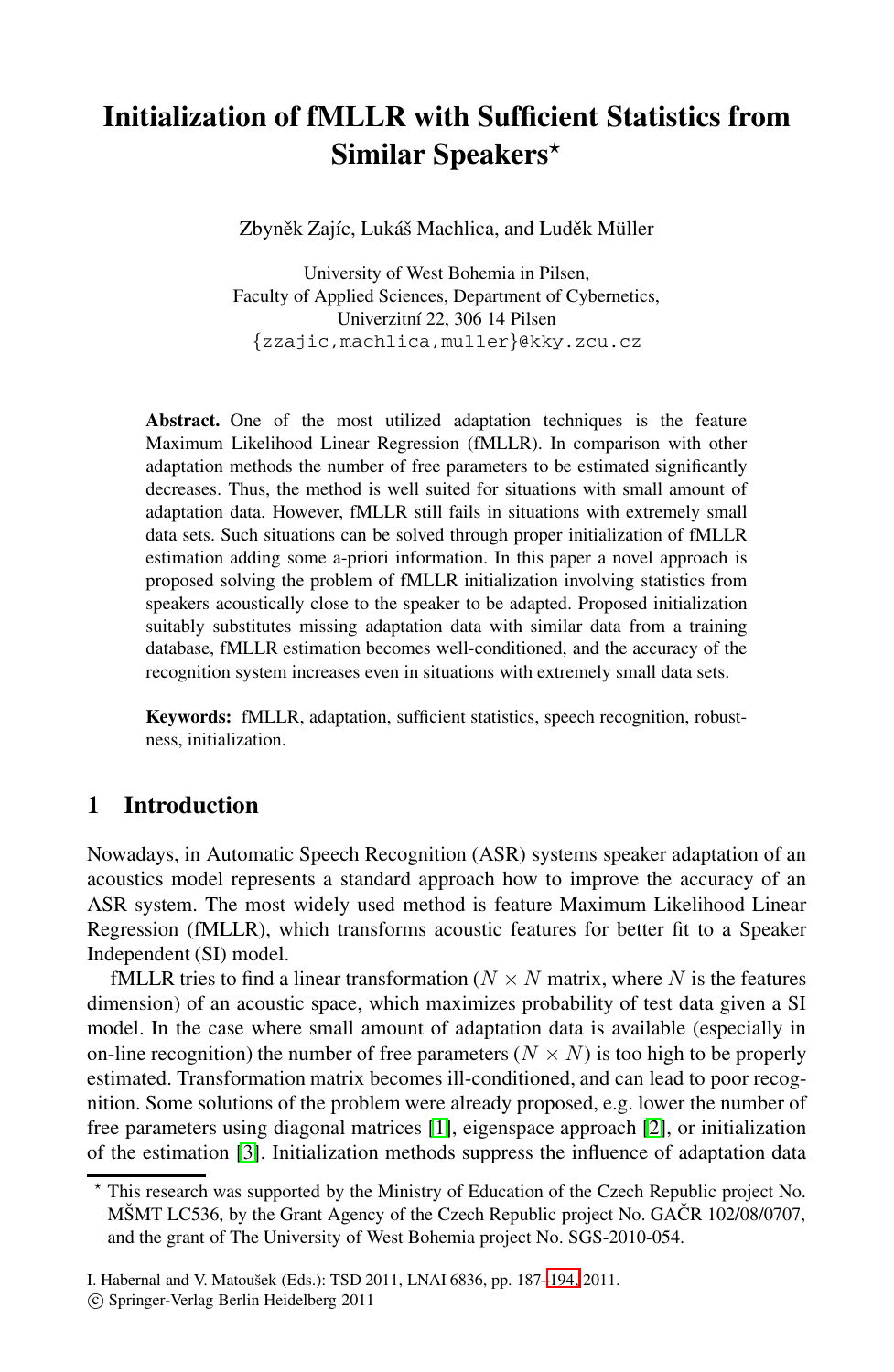for the benefit of initialization data. Usually a compromise has to be made between safety and accuracy of the adaptation. Next problem to solve is how to choose suitable initialization data.

In this paper a similar approach to [\[4\]](#page-7-4) is used, where prearranged data statistics from similar speakers are utilized to perform an additional EM (Expectation-Maximization) iteration of the SI model according to given statistics, see Section [4.](#page-2-0) We use the same statistics, but in order to initialize the fMLLR estimation, what proves to be efficient mainly in cases with extremely small amount of adaptation data. The selection of closest (most similar) speakers to the test speaker is crucial and is described in more detail in Section [5.](#page-3-0) Results of the proposed method compared with standard (basic) fMLLR and unadapted SI system for different sizes of adaptation data can be found in Section [6.](#page-4-0)

## **2 Adaptation**

The adaptation adjusts the SI model so that the probability of the adaptation data would be maximized. The most widely used methods for adaptation are Maximum A-posteriori Probability (MAP) technique and Linear Transformations (LTs). Adaptation techniques do not access the data directly, but only through accumulated statistics, which is the first step preceding the adaptation process. Instead of storing a huge amount of data to estimate the adaptation formulas, adaptation methods need only following statistics:

$$
\gamma_{jm}(t) = \frac{\omega_{jm} p(o_t | jm)}{\sum_{m=1}^{M} \omega_{jm} p(o_t | jm)}
$$
(1)

denoting the  $m - th$  mixture's posterior of the  $j - th$  state of the HMM,

<span id="page-1-1"></span><span id="page-1-0"></span>
$$
c_{jm} = \sum_{t=1}^{T} \gamma_{jm}(t) \tag{2}
$$

representing the soft count of mixture m,

$$
\varepsilon_{jm}(\boldsymbol{o}) = \sum_{t=1}^{T} \gamma_{jm}(t) \boldsymbol{o}_t, \quad \varepsilon_{jm}(\boldsymbol{o}\boldsymbol{o}^{\mathrm{T}}) = \sum_{t=1}^{T} \gamma_{jm}(t) \boldsymbol{o}_t \boldsymbol{o}_t^{\mathrm{T}}
$$
(3)

denoting the sum of the first and the second moment of features aligned to mixture  $m$ in the  $j$ -th state of the HMM.

### <span id="page-1-2"></span>**3 Feature Maximum Likelihood Linear Regression (fMLLR)**

fMLLR technique belongs to the category of Linear Transformations (LTs), another LT based method is Maximum Likelihood Linear Regression (MLLR). These methods try to find a linear transformation in order to match adaptation data with an acoustics model. Contrary to MAP, LTs can adapt more model components at once using the same transformation (e.g. only one matrix for all the model means), thus they require lower amount of adaptation data since number of free parameters to be estimated is low. Similar model components are clustered into clusters  $K_n$ ,  $n = 1, \ldots, N$  in order to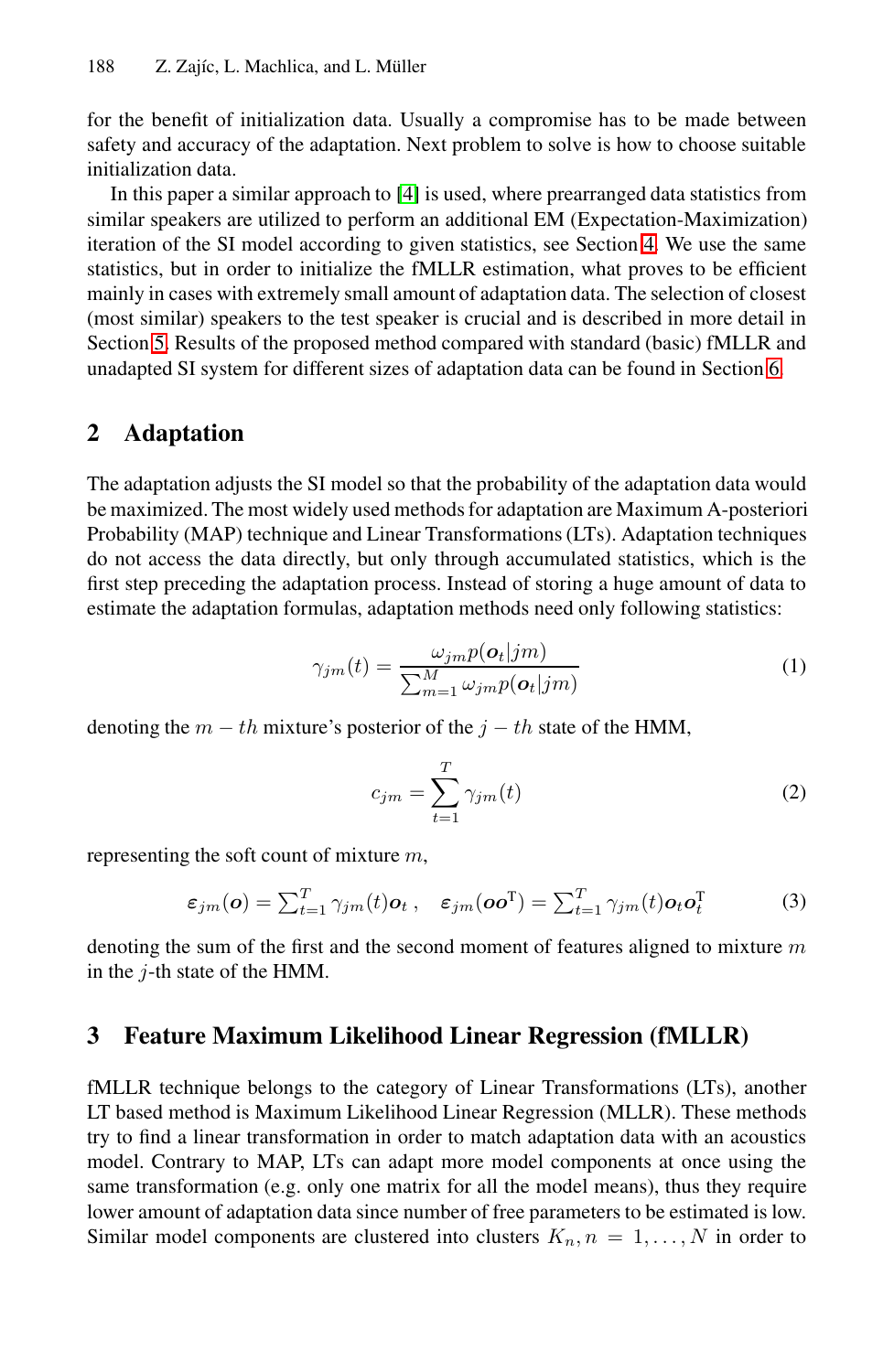lower the number of adapted parameters [\[7\]](#page-7-5). Advantage of fMLLR is that it transforms directly acoustics features instead of an acoustics model (this is the case for MLLR), what is less time-consuming. fMLLR transforms features  $o_t$  according to

$$
\bar{\boldsymbol{o}}_t = \boldsymbol{A}_{(n)} \boldsymbol{o}_t + \boldsymbol{b}_{(n)} = \boldsymbol{W}_{(n)} \boldsymbol{\xi}(t) , \qquad (4)
$$

<span id="page-2-3"></span>where

<span id="page-2-1"></span>
$$
\mathbf{W}_{(n)} = [\mathbf{A}_{(n)}, \mathbf{b}_{(n)}],\tag{5}
$$

 $W_{(n)}$  represents the transformation matrix corresponding to the  $n - th$  cluster  $K_n$  and  $\boldsymbol{\xi}(t) = [\boldsymbol{o}_t^{\mathrm{T}}, 1]^{\mathrm{T}}$  stands for the extended feature vector.

The estimation formulas of rows of  $W_{(n)}$  are given as

<span id="page-2-2"></span>
$$
\boldsymbol{w}_{(n)i} = \boldsymbol{G}_{(n)i}^{-1} \left( \frac{\boldsymbol{v}_{(n)i}}{\alpha_{(n)}} + \boldsymbol{k}_{(n)i} \right) , \qquad (6)
$$

where  $v_{(n)i}$  is the *i*-th row vector of cofactors of matrix  $A_{(n)}$ ,  $\alpha_{(n)}$  can be found as a solution of a quadratic function defined in [\[8\]](#page-7-6),

$$
\boldsymbol{k}_{(n)i} = \sum_{m \in K_n} \frac{\mu_{mi} \boldsymbol{\varepsilon}_m(\boldsymbol{\xi})}{\sigma_{mi}^2} \ , \quad \boldsymbol{G}_{(n)i} = \sum_{m \in K_n} \frac{\boldsymbol{\varepsilon}_m(\boldsymbol{\xi}\boldsymbol{\xi}^T)}{\sigma_{mi}^2} \ , \tag{7}
$$

where  $G_{(n)i}$ ,  $k_{(n)i}$  are accumulation matrices of statistics [\(3\)](#page-1-0) of all mixtures m contained in a given cluster  $K_n$ , and

$$
\varepsilon_m(\boldsymbol{\xi}) = \left[\varepsilon_m^{\mathrm{T}}(\boldsymbol{o}), c_m\right]^{\mathrm{T}}, \quad \varepsilon_m(\boldsymbol{\xi}\boldsymbol{\xi}^{\mathrm{T}}) = \begin{bmatrix} \varepsilon_m(\boldsymbol{o}\boldsymbol{o}^{\mathrm{T}}) \ \varepsilon_m(\boldsymbol{o}) \\ \varepsilon_m^{\mathrm{T}}(\boldsymbol{o}) \end{bmatrix} . \tag{8}
$$

Equation [\(6\)](#page-2-1) is a solution of the minimization problem with auxiliary function given in [\[8\]](#page-7-6). Matrices  $A_{(n)}$  and  $b_{(n)}$  are estimated iteratively, thus they have to be suitably initialized (for enough data e.g. randomly, otherwise see Section [5\)](#page-3-0).

In order to accumulate [\(7\)](#page-2-2) each frame has to be assigned to a HMM state in the first place. In the case of unsupervised fMLLR, the assignment process (more precisely the recognition) has to be done utilizing the not adapted SI system. Since the recognition may contain errors it is suitable to assign a Certainty Factor (CF  $\in \langle 0, 1 \rangle$ ) to each of the recognized phones/words/sentences/etc. We work on the word level, CFs for any particular word sequence are extracted from the lattice and may be computed as in [\[9\]](#page-7-7). We use only the best path in the lattice. Only the data which transcriptions have high CF (greater than an empirically specified threshold) are used for the adaptation. Still some problems may occur. Even if the CF of a word is high, the boundaries of the word can be inaccurate, because of low values of CF of neighborhood words. Hence, it is useful to take into account the left and right context of each word in the sense of CF. We are seeking for a sequence of three words, where each of them has a CF higher than the threshold and for adaptation we consider only the middle one.

## <span id="page-2-0"></span>**4 Sufficient Statistics of Closest Speakers**

This method was proposed in [\[4\]](#page-7-4). It consists in selecting a subset of speakers who are close in the acoustic space to a given test speaker  $t$  whose speech is going to be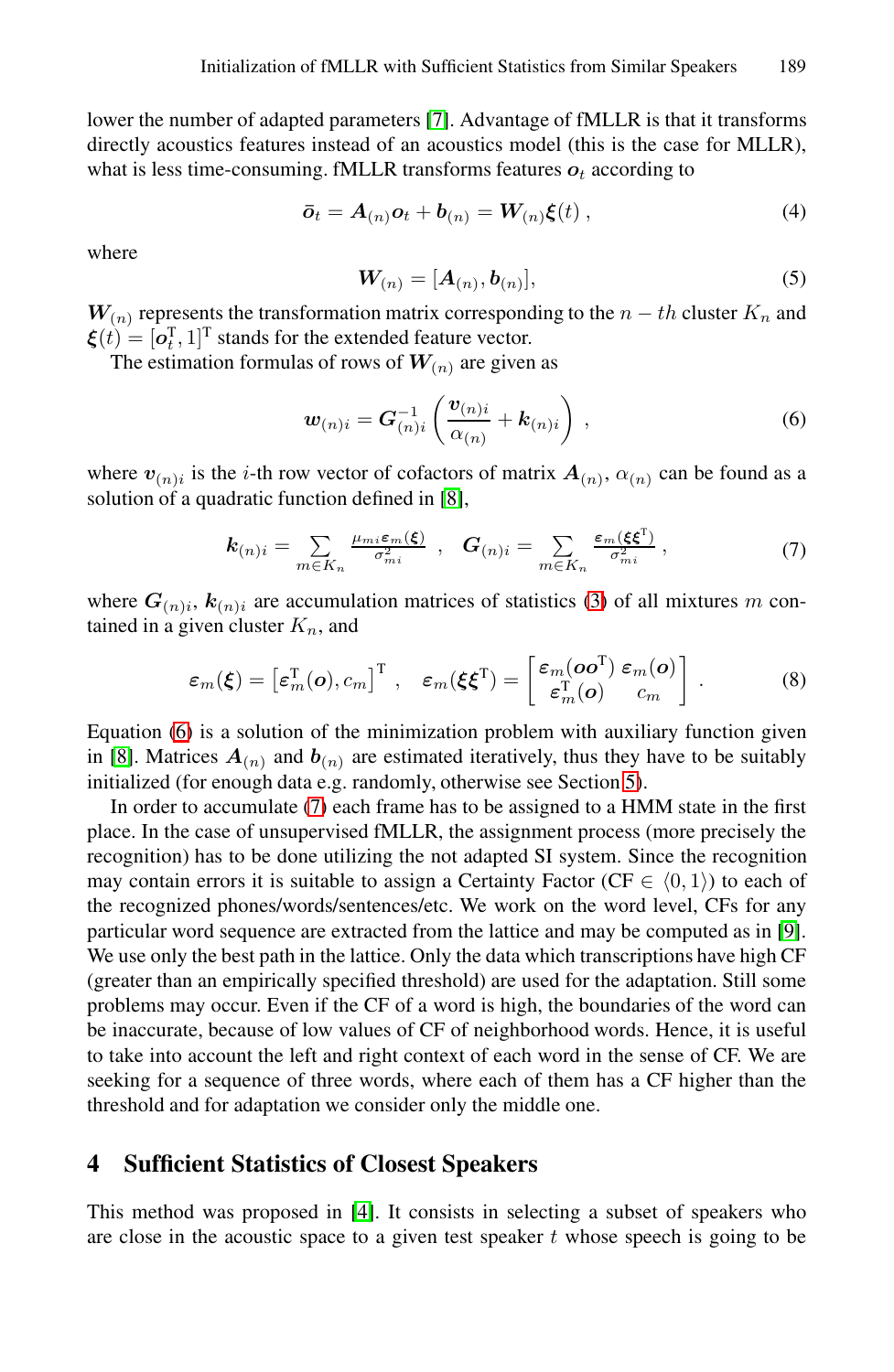recognized. Model of the  $t - th$  speaker is then estimated according to the already stored HMM data statistics of selected speakers. Compared to the Cluster Adaptive Training (CAT) [\[5\]](#page-7-8), [\[6\]](#page-7-9) this method can result in more suitable clusters, because the clusters are determined according to the data of an actual test speaker, hence on-line. This method consists of three steps – accumulation of statistics, cohort selection and estimation of a new model (see Fig[.1\)](#page-3-1).



<span id="page-3-1"></span>**Fig. 1.** Three steps in the process of a SI model reestimation based on sufficient statistics of closest speakers. SI stands for Speaker Independent model, SD for Speaker Dependent model.

# **4.1 Accumulation of Sufficient Statistics**

In the first step, given a SI model sufficient statistics  $(1)-(3)$  $(1)-(3)$  $(1)-(3)$  are accumulated for each speaker in the training database using all his speech data. Hence a set of sufficient statistics is acquired. This step can be done off-line, before the adaptation itself.

# **4.2 Selecting a Cohort of Speakers**

In the second step N-best speakers are selected from the training database according to their closeness to the test speaker t. The selection is performed on-line utilizing  $t$  - th speaker's present data. For each of the training speakers a 64 mixture GMM is trained from all their available data. Then,  $t$  - th speakers data are scored against each of the GMMs. Verification scores are sorted and N-best speakers with highest likelihoods are included into the cohort.

# **4.3 Estimating a New Model**

The statistics from the speakers in the cohort are used to reestimate the SI model in order to better match the  $t$ -th speaker actual data. In [\[4\]](#page-7-4) one EM iteration of the HMM is performed.

# <span id="page-3-0"></span>**5 fMLLR Initialization through Sufficient Statistics**

In this section we combine both approaches described above – fMLLR adaptation from Section [3](#page-1-2) and statistics of closest speakers from Section [4.](#page-2-0) We do not train a new model,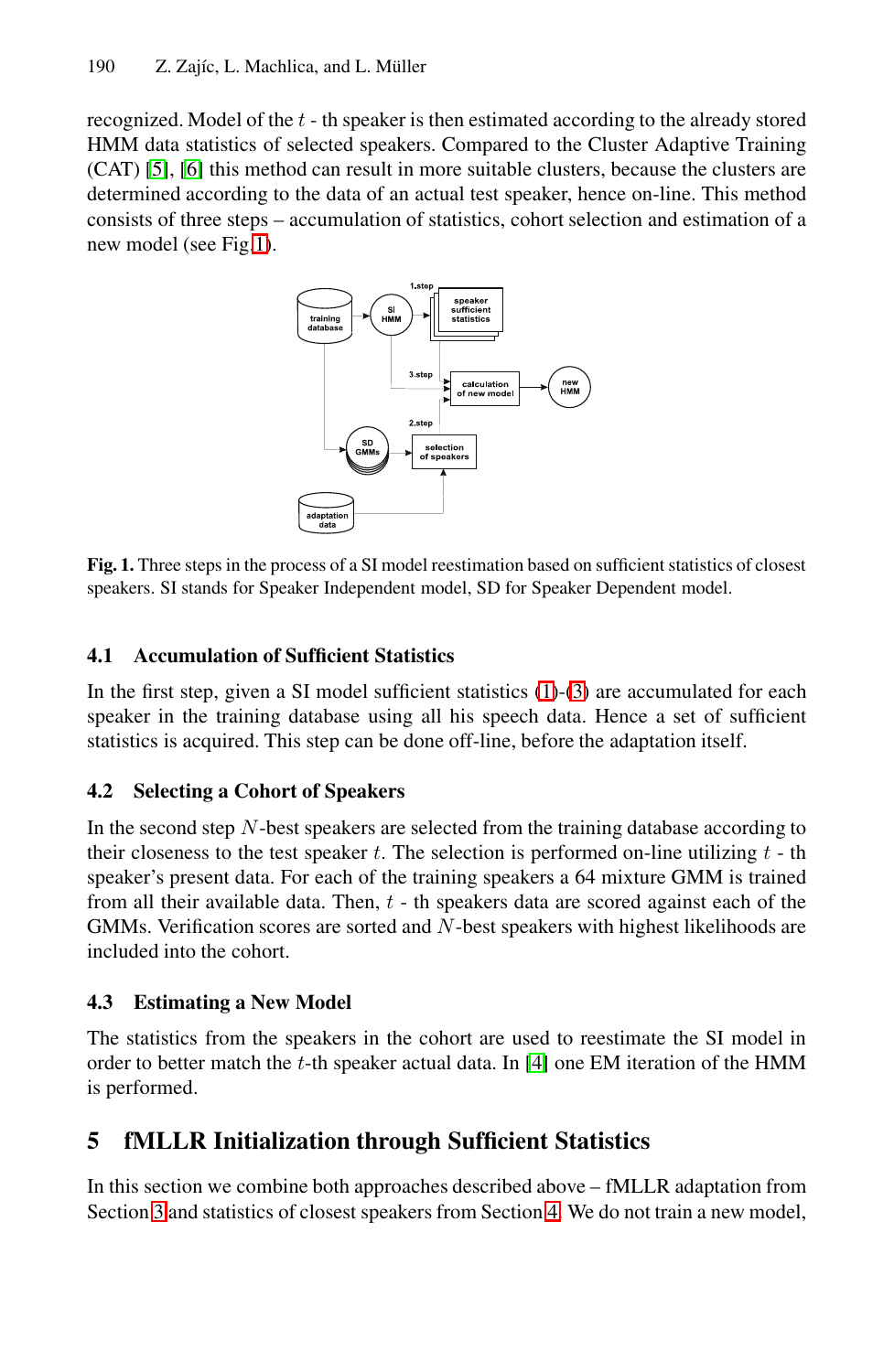instead we use the data statistics in order to initialize the fMLLR estimation process. The principle is similar to the steps defined in Section [4](#page-2-0) except for a few differences.

#### **5.1 Accumulation of Sufficient Statistics**

First, for each speaker s in the training set directly matrices  $k_{(n)i}^s$  and  $G_{(n)i}^s$  given in [\(7\)](#page-2-2) are accumulated and stored.

#### **5.2 Selecting a Cohort of Speakers**

Second, we do not compute the likelihood of the whole data set (utterance/recording) of a test speaker  $t$  at once. Instead we use a floating window with a fixed size and a fixed shift. All the frames in a window are scored against all the GMMs trained for each of the speakers in the training set and then the window shifts to a new position. For each window position the best scoring GMM is found and the corresponding statistics (matrices  $k_{(n)i}^s$  and  $G_{(n)i}^s$ ) are added to the cohort. Thus, the size of the cohort  $N_t$ changes for each test speaker  $t$ , it is not fixed as in [\[4\]](#page-7-4). In order to train the GMMs we use MAP adaptation of an Universal Background Model (UBM) [\[10\]](#page-7-10). UBM also participates in the scoring of frames in a window, however if UBM scores best nothing is added into the cohort. It should serve to discard non-informative frames.

#### **5.3 fMLLR Transform Estimation**

Third, fMLLR transformation matrix [\(5\)](#page-2-3) is computed using all the matrices from the cohort and statistics obtained from the  $t$  - th speaker's available data, thus:

$$
\boldsymbol{k}_{(n)i} = \sum_{s=1}^{N_t} \boldsymbol{k}_{(n)i}^s + \boldsymbol{k}_{(n)i}^t , \quad \boldsymbol{G}_{(n)i} = \sum_{s=1}^{N_t} \boldsymbol{G}_{(n)i}^s + \boldsymbol{G}_{(n)i}^t , \qquad (9)
$$

for each cluster *n* and each row *i* of resulting  $W_{(n)}$ .

### <span id="page-4-0"></span>**6 Experiments**

#### **6.1 SpeechDat-East (SD-E) Corpus**

SpeechDat-East (see [\[12\]](#page-7-11)) contains telephone speech in 5 languages Czech, Polish, Slovak, Hungarian, and Russian. We used only the Czech part of SD-E. In order to extract the features Mel-frequency cepstral coefficients (MFCC) were utilized, 11 dimensional feature vectors were extracted each 10 ms utilizing a 32 ms hamming window, Cepstral Mean Normalization (CMN) was applied, and  $\Delta$ ,  $\Delta^2$  coefficients were added.

A 3 state HMM based on triphones with 2105 states total and 8 GMM mixtures with diagonal covariances in each of the states was trained on 700 speakers with 50 sentences for each speaker (cca 5 sec. for sentence). Using the same data 256 mixture UBM was trained and subsequently all the GMMs of individual speakers were MAP adapted.

To test the systems performance different 200 speakers from SDE were used with 50 sentences for each speaker, however 12 sentences maximal were used for the adaptation. For the recognition a language model based on trigrams was considered [\[11\]](#page-7-12). The vocabulary consisted of 7000 words.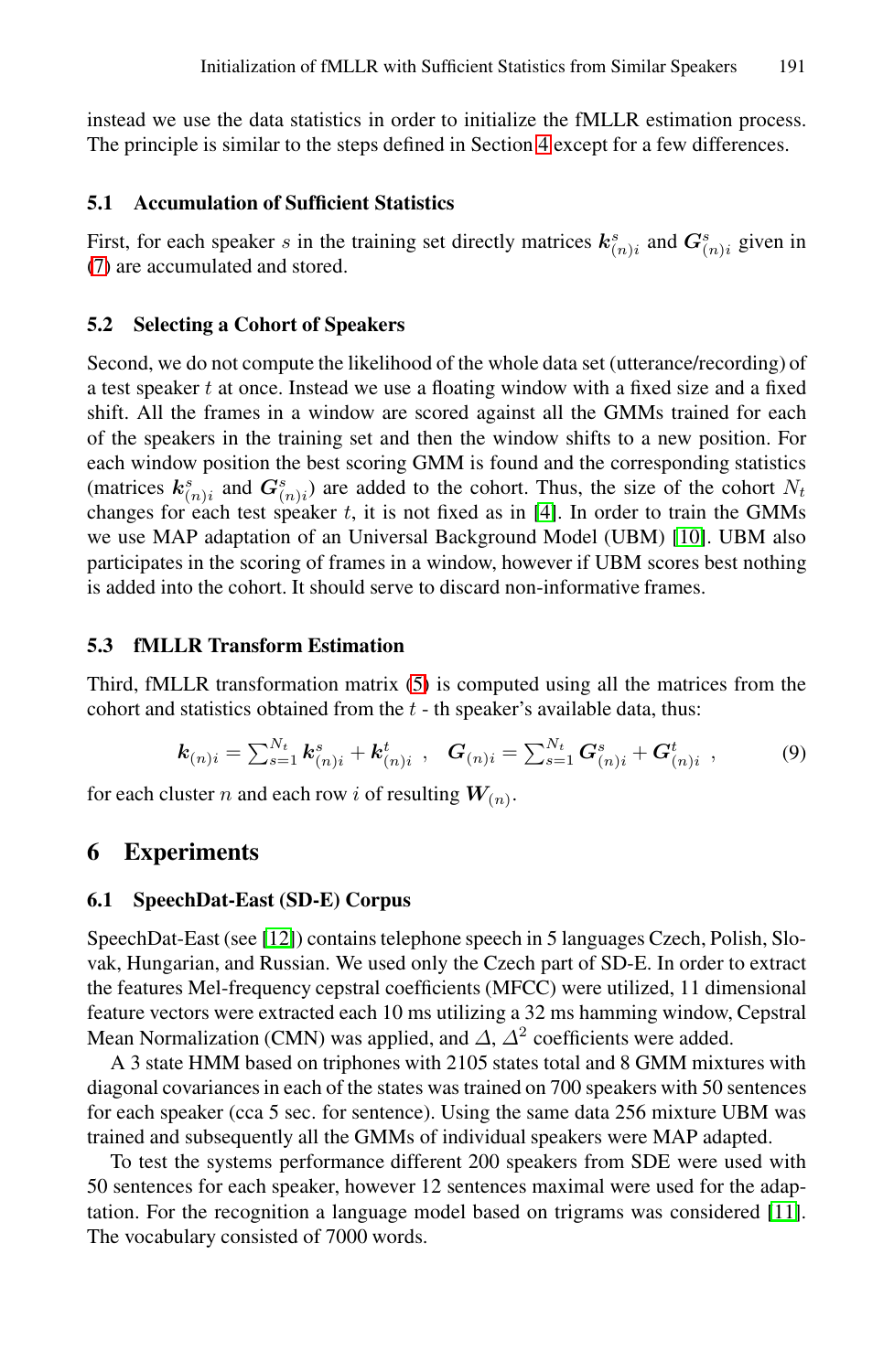### **6.2 Adaptation Setup**

In our experiments we utilized unsupervised fMLLR adaptation. At first, the SI model was used to get the word transcription with assigned CFs (as described in Section [3\)](#page-1-2) of given sentences. At the same time a cohort containing statistics was determined as described in Section [5.](#page-3-0) The window size was set to 30 frames with 10 frames shift resulting in cca 20 speakers per cohort. Note that in a case when several sentences of a test speaker were available we used only the first sentence to determine the cohort. This makes the adaptation process significantly faster preserving sufficient amount of statistics in the cohort (assuming 5 sec. sentences and floating window of size 30 frames with 10 frames shift) – good compromise between good results and small time consumption (important in on-line recognition). At the end, statistics from the cohort along with statistics of given sentences of a test speaker corresponding to words with adequate CFs (see Section [3\)](#page-1-2) were used to estimate the fMLLR transformation matrices. CF threshold was set to 0.99, usable length of one adaptation sentence is then shorter than proclaimed 5 sec. (cca 3 sec.). At the end, the given sentences were once again recognized with adapted model.

Clustering of model components was performed via a regression tree. The threshold for occupation of nodes in the regression tree was set to 1000. In basic (standard) fMLLR the number of transformation matrices depends on the number of adaptation sentences. In the case of fMLLR initialized with sufficient statistics of  $N_t$ -best speakers  $(N_t)$  best-fMLLR) one can determine the number of matrices in advance since there is always enough adaptation data guaranteed by the cohort. For the  $N_t$  best-fMLLR 32 transformation matrices for each speaker were created. Only one iteration of fM-LLR was carried out.

### **6.3 Results**

Results of experiments on basic fMLLR and  $N_t$  best-fMLLR in dependence on varying number of adaptation sentences can be found in Table [1](#page-5-0) and in Figure [2.](#page-6-0) Results show poor performance of basic fMLLR on small sets of adaptation data, where the estimation of transformation parameters is ill-conditioned (for 5 and less adaptation

<span id="page-5-0"></span>**Table 1.** Accuracy (Acc)[%] of the unadapted SI system (baseline), adapted system with basic fMLLR and fMLLR initialized by sufficient statistics from  $N_t$  best speakers ( $N_t$  best-fMLLR) in dependence on the number of adaptation sentences. Real system combines basic  $N_t$  best-fMLLR and fMLLR,  $N_t$  best-fMLLR is replaced by fMLLR after cca 20-30 sec. of adaptation speech.

| Number of sentences 1                                                     | $\mathcal{D}$ |                                                           |  | 8 | 10 | 12. |
|---------------------------------------------------------------------------|---------------|-----------------------------------------------------------|--|---|----|-----|
| unadapted SI system 62.69 62.69 62.69 62.69 62.69 62.69 62.69 62.69 62.69 |               |                                                           |  |   |    |     |
| basic fMLLR                                                               |               | $[12,31]$ 50.49 59.73 60.62 62.03 62.82 63.71 64.19 64.25 |  |   |    |     |
| $N_t$ best-fMLLR                                                          |               | $(62.77)$ 63.37 63.31 62.96 63.13 63.22 63.23 63.54 63.65 |  |   |    |     |
| real system                                                               |               | 62.77 63.37 63.31 62.96 63.13 63.22 63.71 64.19 64.25     |  |   |    |     |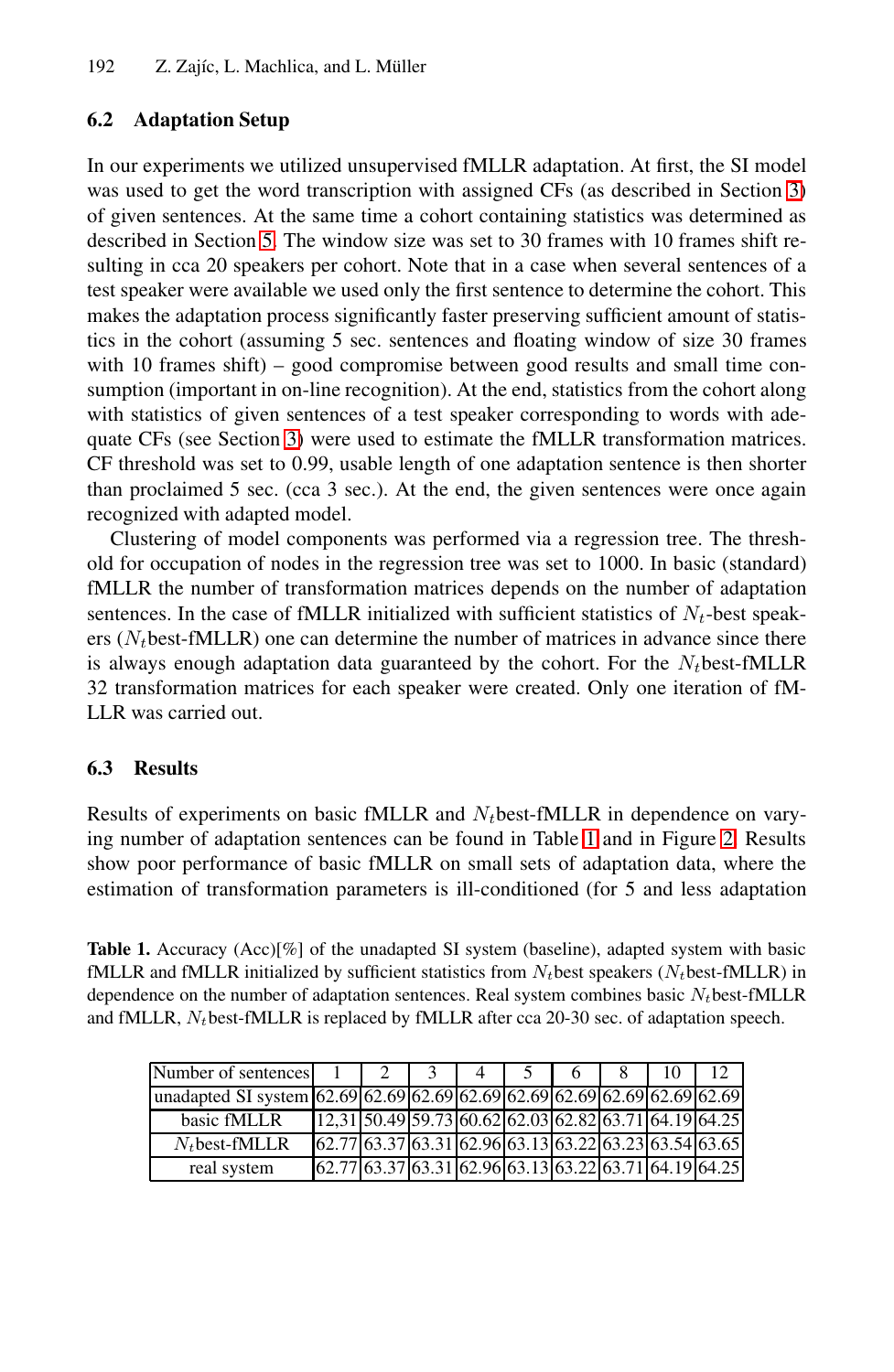

<span id="page-6-0"></span>**Fig. 2.** Accuracy (Acc)[%] of systems in dependence on the number of adaptation sentences, see also Table [1](#page-5-0)

sentences). This is not true for  $N_t$  best-fMLLR, which actually outperforms the baseline even for small amounts of data. Hence, statistics from closest speakers in the cohort ensure proper initialization and can be thought as a good approximation of statistics of utterances of the test speaker. When the number of sentences (speech data) increases, basic fMLLR becomes better than the  $N_t$ best-fMLLR.

This is caused by the fact that the overall statistics composed of the test speaker's statistics and statistics of cohort speakers make the final transform more speaker independent than the basic fMLLR. The solution is simple, a threshold has to be determined where the amount of data is sufficient in order to discard the cohort statistics from the estimation process (real system in Figure [2\)](#page-6-0).

# **7 Conclusion**

In this paper we proposed an initialization method based on sufficient statistics from  $N_t$ best speakers ( $N_t$ best-fMLLR) in order to prevent the poor performance of basic fM-LLR in cases of small adaptation data sets. Proposed method uses off-line accumulated statistics form closest speakers in the acoustic space to stabilize the estimation of transformation matrices. Every initialization has to cope with a compromise between better accuracy and well-conditioned adaptation since initialization data hold back the impact of adaptation data. Results show that assuming only few adaptation data  $N_t$  best-fMLLR outperforms basic fMLLR, because missing data are replaced by  $N_t$  best speaker's sufficient statistics. For two adaptation sentences  $N_t$ best-fMLLR improves the accuracy by 0.6% absolutly compared to unadapted SI system, while fMLLR worstens the performance. Assuming more than 6 adaptation sentences fMLLR gains the lead since the  $N_t$  best statistics make the adaptation more speaker independent. Hence, it is useful to lower the number of initialization statistics according to the quantity of adaptation data.